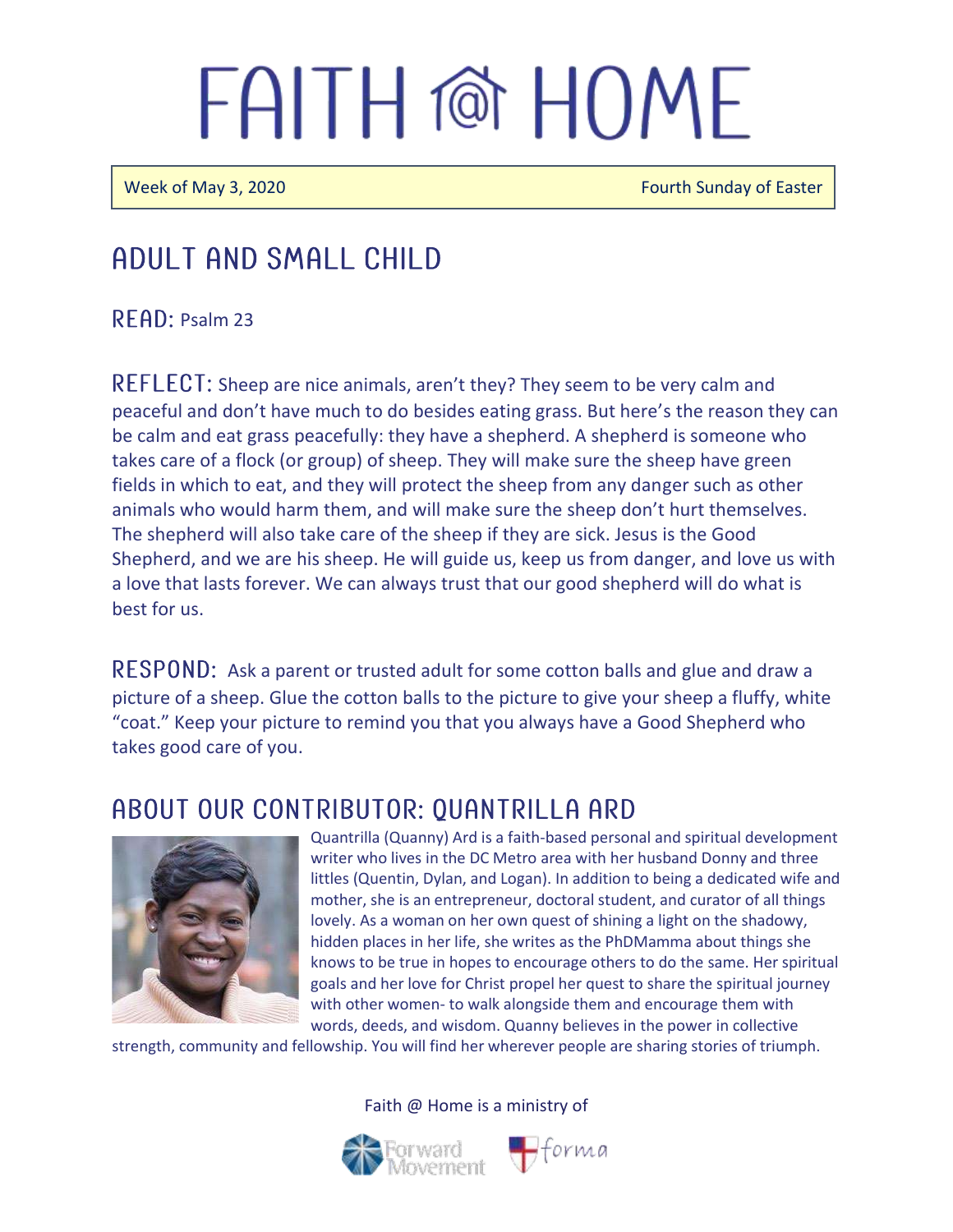$\overline{\phantom{a}}$ 

j

Week of May 3, 2020 **Fourth Sunday of Easter** Fourth Sunday of Easter

# Adult and elementary

 $R$  FAD: Psalm 23

REFLECT: I didn't grow up around sheep. Whenever I would imagine Jesus as the Good Shepherd, I would think of a man calmly leading around cute, fuzzy lambs who stayed in line and didn't need too much help with anything. If Jesus was the Good Shepherd, my job was to be a good sheep and keep up with his game of divine follow the leader.

But shepherds do not walk ahead of their sheep expecting the sheep to follow along in a perfect line. Shepherds walk in front and beside and behind, and they move along with the sheep. Shepherds help sheep find plants to eat that are healthy and not poisonous, because sheep are not good at determining between good plants and bad plants on their own. Jesus as the Good Shepherd doesn't mean that I have to stay in a perfect line, but that he is with me to guide and protect no matter what.

 **Write or draw about the things you are thankful for and the ways you see** God's provision in your life. Who are the people who walk alongside you and remind you about God's love? What are the good foods or comfortable places you are grateful for that remind you of God's care? Keep these writings or drawings in a central place, like the table where you eat meals or by your bed, and add to them each day this week.

#### ABOUT OUR CONTRIBUTOR: MEGAN WESTRA



Megan is on the pastoral staff team at Transformation City Church in Milwaukee, Wisconsin. Her first book, Born Again and Again, releases in August with Herald Press. More of her work can be found at [meganwestra.com](https://meganwestra.com/) or on Twitter at @mwestramke.





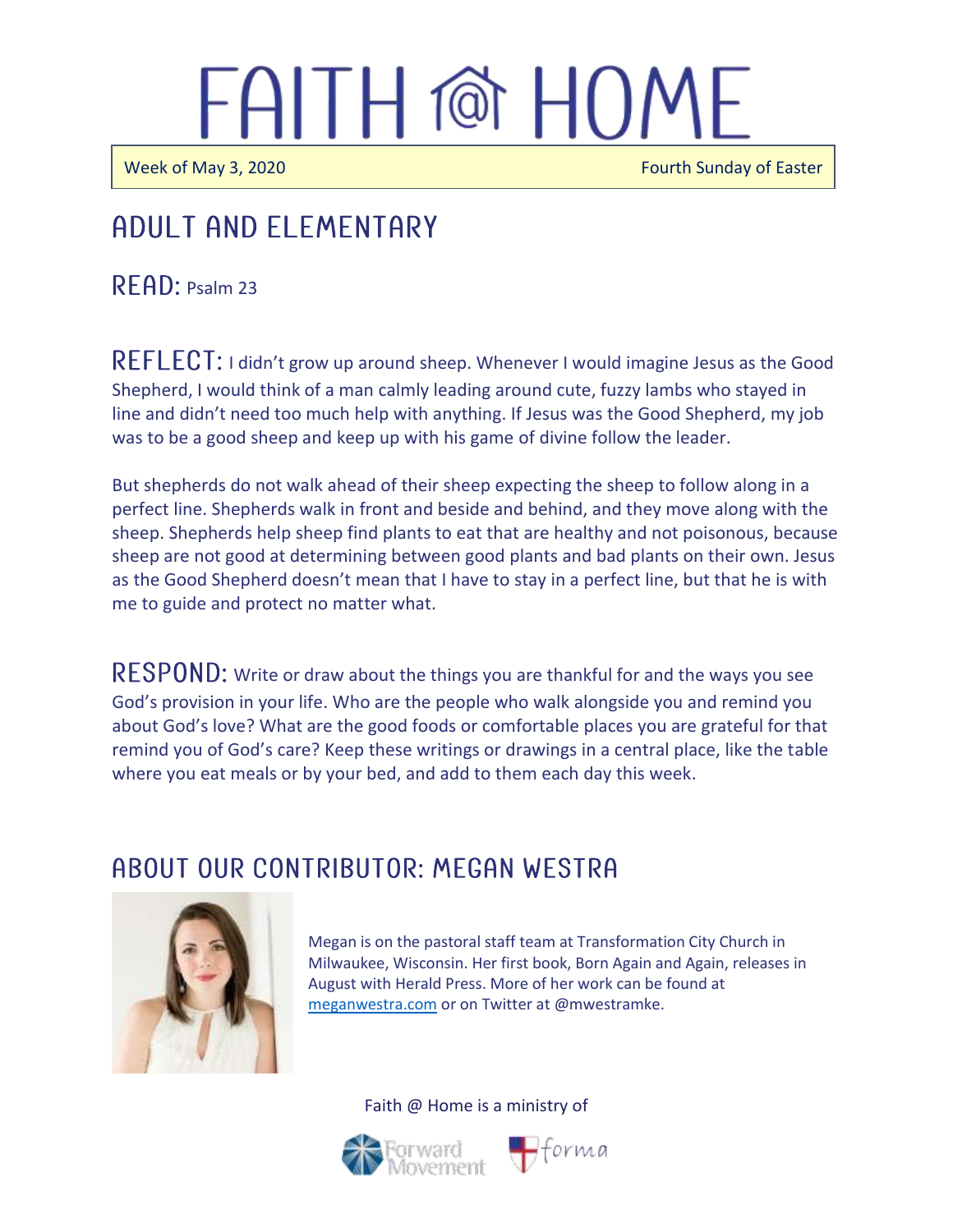Week of May 3, 2020 **Fourth Sunday of Easter** Fourth Sunday of Easter

## Adult and youth

 $R$  $F$  $A$  $D$ : 1 Peter 2:19-25

REFLECT: Have you ever been wronged and really wanted to get revenge? It can feel good to get someone back for something they've done wrong to us, but following Jesus means we are to respond differently. Even in our mistakes, sin, hurt, and pain, Jesus still sacrificed his life for us; he is the Good Shepherd. He gave his life for each of us and was no respecter of person, which means he even gave up his life for his enemies and even those who wronged him. You may be asking, are we expected to die for our enemies, too? No, that's not the reality of what Jesus is saying, but he is saying, "don't return evil for evil." (1 Peter 3:9, NRSV) It's not necessary to seek revenge. We are to trust the Good Shepherd, who is Jesus. When we give him our life, we also commit our trials and hardships to him. We can ask God to help us forgive those who wronged us and show us how to walk in love even when it feels difficult.

RESPOND: Talk about these questions with your family or friends: what are the two things you learned from Jesus' response to those who wronged him? How can you apply those responses to your life?

### A BOUT OUR CONTRIBUTOR: FAITTH BROOKS



Faitth is the Communication and Programming Director for Legacy Collective. She engages in community organizing and activism. Her passion makes her a relentless spokesperson for racial reconciliation. She is a social media strategist and blogger who writes at [Faitthbrooks.com.](https://faitthbrooks.com/)

#### Faith @ Home is a ministry of